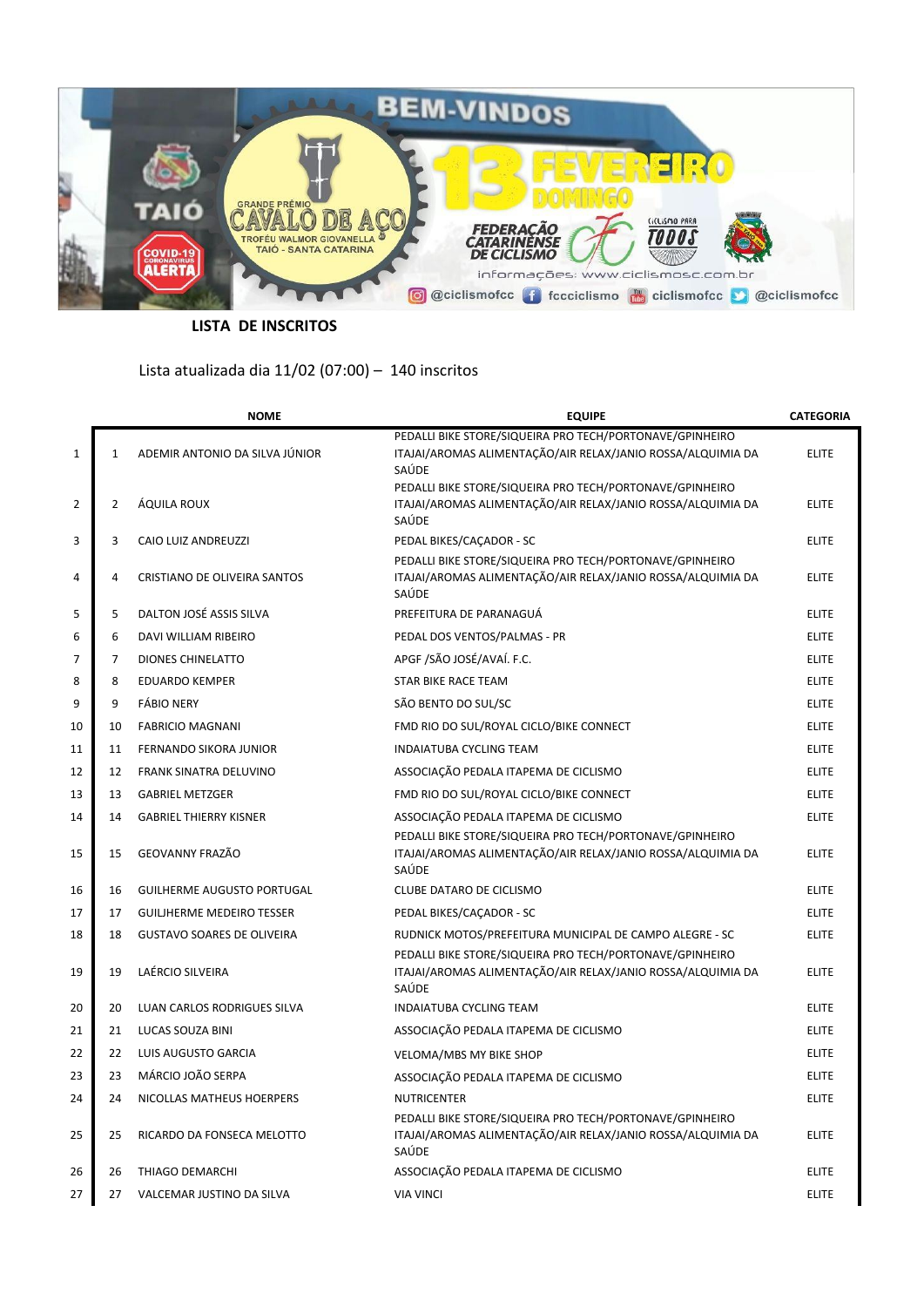| 28 | 28           | VINICIUS NAZARIO MARTINELLO ROCHA | <b>SHOP BIKE</b>                                                                      | <b>ELITE</b>    |
|----|--------------|-----------------------------------|---------------------------------------------------------------------------------------|-----------------|
| 29 | $\mathbf{1}$ | CASSIA REGINA ROMAN DA ROSA       | ASSOCIAÇÃO PEDALA ITAPEMA DE CICLISMO                                                 | FEM.ELITE       |
| 30 | 2            | KAROLINE M. MEYER                 | ASSOCIAÇÃO PEDALA ITAPEMA DE CICLISMO                                                 | FEM.ELITE       |
| 31 | 3            | <b>MARIANA BORGES</b>             | APGF /SÃO JOSÉ/AVAÍ. F.C.                                                             | FEM.ELITE       |
| 32 | 4            | PIETRA PICOLO MENEGHINI           | <b>AGAINST THE CLOCK</b>                                                              | FEM.ELITE       |
| 33 | 5            | SABRINA KRIEGER                   | ASSOCIAÇÃO PEDALA ITAPEMA DE CICLISMO                                                 | FEM.ELITE       |
| 34 | 6            | THAISE ELOISA BUSARELLO           | ASSOCIAÇÃO PEDALA ITAPEMA DE CICLISMO                                                 | FEM.ELITE       |
| 35 | 1            | ALEX PIEDADE                      | FMD RIO DO SUL/ROYAL CICLO/BIKE CONNECT                                               | JR              |
| 36 | 2            | ANDRÉ SPERANDIO                   | FMD RIO DO SUL/ROYAL CICLO/BIKE CONNECT                                               | JR              |
| 37 | 3            | ARTHUR LOVATEL COELHO             | SAPO VERDE/PROGRAMA SEMENTE/FME INDAIAL                                               | JR              |
| 38 | 4            | CAYMMI SERRANO URSUEL             | JOINVILLE CICLISMO                                                                    | JR              |
| 39 | 5            | EDUARDO FELIPE NEGHERBON          | OVER BIKE TEAM/ESTAÇÃO SAÚDE/SECEL JARAGUÁ DO SUL                                     | JR              |
| 40 | 6            | <b>GABRIEL SCHAEFER GAERTNER</b>  | FMD RIO DO SUL/ROYAL CICLO/BIKE CONNECT                                               | JR              |
| 41 | 7            | JOÃO ANTONIO PIAZZON              | ADECIJO/ESPORTEJEBA/PEDAL BIKES                                                       | JR              |
| 42 | 8            | KAIKE RAY HORNBURG                | ASSOCIAÇÃO PEDALA ITAPEMA DE CICLISMO                                                 | JR              |
| 43 | 9            | LUCAS EMANUEL BARBOSA DOS SANTOS  | JOINVILLE CICLISMO                                                                    | JR              |
| 44 | 10           | VITOR EDUARDO PEREIRA             | JOINVILLE CICLISMO                                                                    | JR              |
| 45 | 1            | <b>ISABELLA PRISCILA PINHEIRO</b> | JOINVILLE CICLISMO                                                                    | FEM.JR          |
| 46 | 2            | MAITÊ DA SILVA                    | FMD RIO DO SUL/ROYAL CICLO/BIKE CONNECT                                               | FEM.JR          |
| 47 | 3            | MIRELLY NUNES FERREIRA            | JOINVILLE CICLISMO                                                                    | FEM.JR          |
| 48 | 4            | NICOLE DOS SANTOS                 | JOINVILLE CICLISMO                                                                    | FEM.JR          |
| 49 | 1            | DANIEL SARAMENTO                  | PEDAL BATISTENSE TEAM/FUBE/BODY ACTION                                                | <b>SUB 30</b>   |
| 50 | 2            | GUILHERME OLIVEIRA DE SOUZA       | GIRO BIKE/ULTRA PEPIRI 2022                                                           | <b>SUB 30</b>   |
| 51 | 3            | LUCAS HRECZUCK KALINOSKI          | DME MAFRA/EXCELÊNCIA CICLISMO                                                         | <b>SUB 30</b>   |
| 52 | 4            | ROBERTO LIMA DE CÓRDOVA           | AB BIKE FITNESS                                                                       | <b>SUB30</b>    |
| 53 | $\mathbf{1}$ | DANIEL FAGUNDES JR                | <b>BRUCICLE</b>                                                                       | MA1             |
| 54 | 2            | DHIONATAN PRADE NUNES             | GIRO BIKE/ULTRA PEPIRI 2022                                                           | MA1             |
| 55 | 3            | <b>EDGAR LUCIANO</b>              | AB BIKE FITNESS                                                                       | MA1             |
| 56 | 4            | FERNANDO DA SILVA MORAES          | AIR RELAX CYCLING TEAM/BIKE SERVICE                                                   | MA1             |
| 57 | 5            | LUIS FERNANDO FARIAS ALVES        | ULTRA PEPIRI/GIRO BIKE - CHAPECÓ/SC                                                   | MA1             |
| 58 | 6            | RICARDO CIOLA CORRÊA              | EXCELÊNCIA CICLISMO/COLÉGIO EXCELÊNCIA/MAFRA -SC                                      | MA1             |
| 59 | 1            | <b>ALISSON BARBOSA</b>            | EXCELENCA CICLISMO/DME MAFRA/DWE SPORT'S                                              | MA2             |
| 60 | 2            | ARMANDO FRONZA                    | FMD RIO DO SUL/ROYAL CICLO/BIKE CONNECT                                               | MA2             |
| 61 | 3            | DIEGO CERON                       | <b>TRIOFIT/VIGA FORTE</b>                                                             | MA2             |
| 62 | 4            | DIEGO FILIZOLA                    | ACADEMIA CENTRAL FITNESS/SEM FINGIMENTO                                               | MA2             |
| 63 | 5            | <b>EDILSON BORGHEZAN</b>          | TAIÓ/SC                                                                               | MA2             |
| 64 | 6            | EDUARDO BERLANDA                  | <b>POWER BIKE RENGERS</b>                                                             | MA2             |
| 65 | 7            | <b>FELIPE TIEPO</b>               | NEW ESCAPAMENTOS/ULTRA PEPIRI 2022/GIRO BIKE                                          | MA2             |
| 66 | 8            | FELIPE ZANATTA PEREIRA            | AB BIKE/CHIBAS TEAM/NDD TECH                                                          | MA2             |
| 67 | 9            | JOÃO ERCY LUDUVICHACK AGOSTINI    | SECEL JARAGUÁ DO SUL/PROCILO                                                          | MA2             |
| 68 | 10           | LUIS FERNANDO TILLMANN            | TUTI BIKES/BRANCO SILVA TEAM/TAIO - SC                                                | MA2             |
| 69 | 11           | LUIZ CLOVIS MULINARI JUNIOR       | CELCICLI/ULTRA PEPIRI 2022/GIRO BIKE                                                  | MA2             |
| 70 | 12           | <b>MAICON FERNANDES</b>           | AB BIKE FITNESS/CHIBAS TEAM                                                           | MA2             |
| 71 | 13           | <b>MAICON BEDATTY</b>             | CCO VELO/ULTRA PEPIRI 2022                                                            | MA2             |
| 72 | 14           | MARCELO LUDVICHAK                 | SECEL JARAGUÁ DO SUL/TREINO 01/ELITE BIKE SERVICE/FORCE LOJA DE<br><b>SUPLEMENTOS</b> | MA2             |
| 73 | 15           | MARCELO LUIS KLAUMANN             | PREFEITURA MUNICIPAL DE AGRONOMICA                                                    | MA2             |
| 74 | 16           | PLAUTO ROBERTO KUSTER             | AB BIKE FITNESS/CHIBAS TEAM                                                           | MA2             |
| 75 | 17           | RAFAEL LORENZZI GODINHO           | AB BIKE FITNESS/CHIBAS TEAM                                                           | MA <sub>2</sub> |
| 76 | 18           | RICARDO RAMTHUM                   | SECEL JARAGUA DO SUL/RACE PACE                                                        | MA <sub>2</sub> |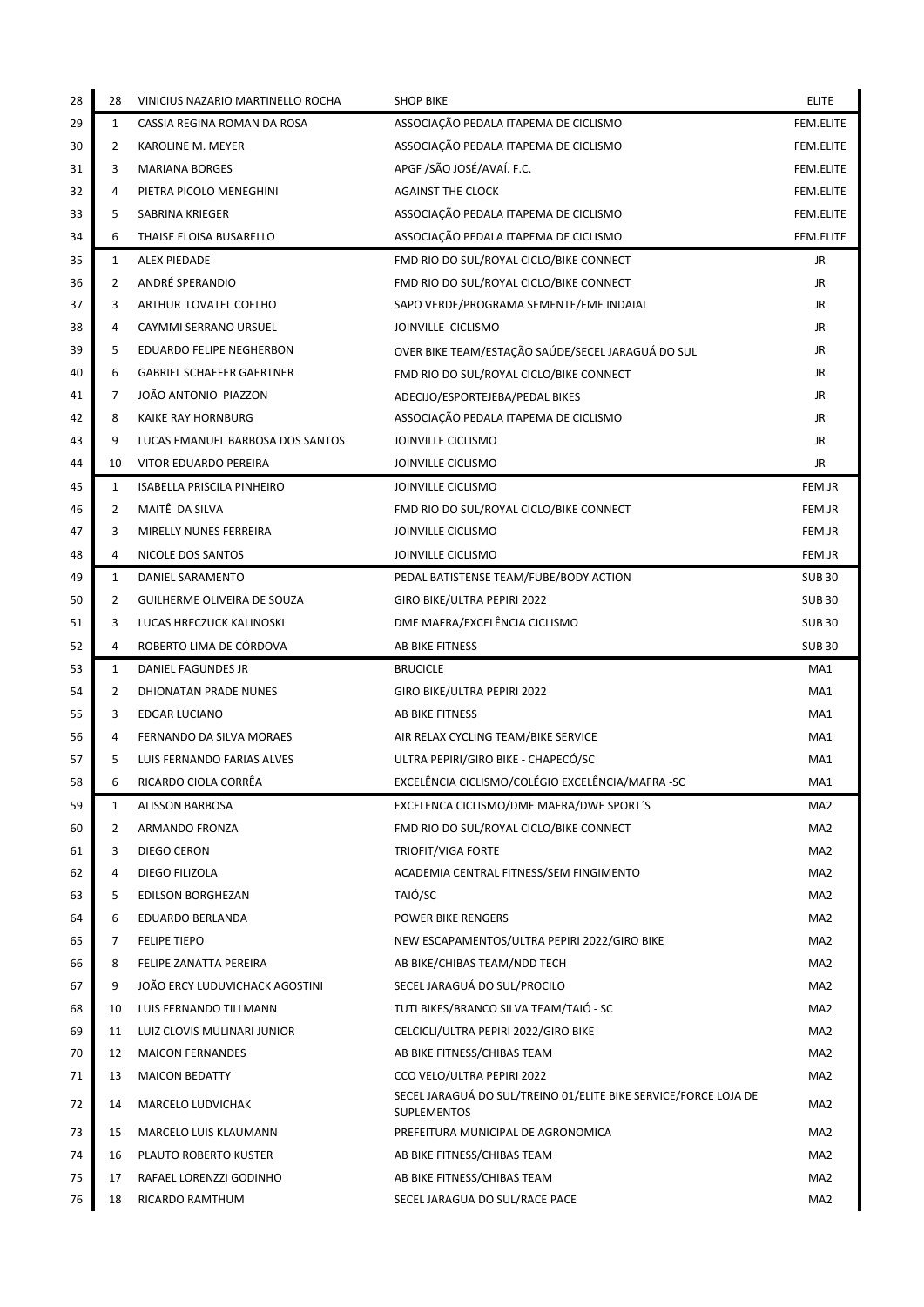| 77         | 19      | RICARDO VIEIRA                                | CHIBAS TEAM/AB BIKE/LAGES - SC                  | MA <sub>2</sub>                    |
|------------|---------|-----------------------------------------------|-------------------------------------------------|------------------------------------|
| 78         | 20      | <b>TIAGO NUNES</b>                            | TIJUCAS BIKE TEAM/FME TIJUCAS                   | MA <sub>2</sub>                    |
| 79         | 1       | ANDERSON JACKSON TOASSI                       | RIO DO SUL/SC                                   | MB1                                |
| 80         | 2       | ANDRÉ ANTÔNIO BUENO                           | PEDAL DOS VENTOS/PALMAS - PR                    | MB1                                |
| 81         | 3       | ANDRÉ LUIZ CARNEIRO                           | AVULSO/CHAPECÓ - SC                             | MB1                                |
| 82         | 4       | CHRISTIAN SANTANA SOUZA                       | CLUBE DATARO DE CICLISMO                        | MB1                                |
| 83         | 5       | DALMIR P. DE OLIVEIRA JR                      | PEDAL DOS VENTOS/PALMAS - PR                    | MB1                                |
| 84         | 6       | <b>EDUARDO COLLARES</b>                       | AB BIKE                                         | MB1                                |
| 85         | 7       | EDUARDO PALHANO DA LUZ                        | CLUBE DATARO DE CICLISMO                        | MB1                                |
| 86         | 8       | <b>FABRICIO JOSÉ THEIS</b>                    | <b>METÁLICA CANOAS</b>                          | MB1                                |
| 87         | 9       | FERNANDO KASZUBOWSKY                          | JOINVILLE/SC                                    | MB1                                |
| 88         | 10      | JOÃO LOPES                                    | CHIBAS TEAM/AB BIKE/LAGES - SC                  | MB1                                |
| 89         | 11      | MÁRCIO LUDVICHAK                              | SECEL JARAGUÁ DO SUL/ELITE BIKES                | MB1                                |
| 90         | 12      | RAPHAEL MURARA                                | FMD RIO DO SUL/CHIBAS TEAM                      | MB1                                |
| 91         | 13      | <b>RONY ROBERTO FONTANA</b>                   | GIRO BIKE/ULTRA PEPIRI 2022                     | MB1                                |
| 92         | 14      | <b>VINICIUS PACIEVITCZ</b>                    | PEDAL BIKE/SUL BRASIL                           | MB1                                |
| 93         | 1       | <b>CASSIANO MARAFON</b>                       | TAIÓ/SC                                         | MB <sub>2</sub>                    |
| 94         | 2       | <b>EDEMILTON FUZZI</b>                        | OVER BIKE/MOTO +                                | MB <sub>2</sub>                    |
| 95         | 3       | <b>ELTON BECKER</b>                           | PREFEITURA MUNICIPAL DE AGRONOMICA              | MB <sub>2</sub>                    |
| 96         | 4       | <b>FRANCISCO RIFFEL</b>                       | CHAPECÓ AGUIAS                                  | MB <sub>2</sub>                    |
| 97         | 5       | <b>GUILHERMO MEISTER</b>                      | ALEX MONTANHA BIKEFIT & TRAINING                | MB <sub>2</sub>                    |
| 98         | 6       | JOEL MACHADO DA SILVA                         | BIKE CONNECT/JMS ETIQUETAS                      | MB <sub>2</sub>                    |
| 99         | 7       | LEANDRO GENARO FIX                            | <b>JAGUAPITA</b>                                | MB <sub>2</sub>                    |
| 100        | 8       | <b>MARCELO STOLF</b>                          | RIO DO SUL/SC                                   | MB <sub>2</sub>                    |
| 101        | 9<br>10 | <b>MARCIO RAMPELOTTI</b>                      | METÁLICA CANOAS/INOX RIOSUL<br>TAIÓ/SC          | MB <sub>2</sub><br>MB <sub>2</sub> |
| 102<br>103 | 11      | <b>MATEUS PABST</b><br><b>NALDIR LOURENÇO</b> | BRAÇO DO TROMBUDO/STOCK CAR OFICINA MECÂNICA    | MB <sub>2</sub>                    |
| 104        | 12      | PAULO CEZAR DE SORDI                          | TIJUCAS BIKE TEAM/FME TIJUCAS                   | MB <sub>2</sub>                    |
| 105        | 13      | RONALDO MARCIO MARTINS                        | TAIÓ DISTRIBUIDORA 3 IRMAÕS                     | MB <sub>2</sub>                    |
| 106        | 14      | SÉRGIO JOSÉ REIS                              | TIJUCAS BIKE TEAM/FME TIJUCAS                   | MB <sub>2</sub>                    |
| 107        | 15      | SILVIO ADÃO FLECK                             | PEDAL BATISTENSE RACING TEAM/FUBE/BODY ACTION   | MB <sub>2</sub>                    |
| 108        | 1       | <b>EDUARDO KUROVSKI</b>                       | CLUBE DATARO DE CICLISMO                        | MC1                                |
| 109        | 2       | HILARIO LUIZ SCHERER                          | TAIÓ/SC                                         | MC1                                |
| 110        | 3       | LUIZ CARLOS RODRIGUES                         | JOINVILLE CICLISMO                              | MC1                                |
| 111        | 4       | RAFAEL FUNK                                   | ADECIJO/ESPORTEJBA/MAXIRISCOS/BELOTTO STOCK     | MC1                                |
| 112        | 5       | SALVIO KORMANN                                | CICLE CLUBE LITORALIS                           | MC1                                |
| 113        | 1       | ALEXANDRE TEIXEIRA                            | RIO DO SUL/SC                                   | MC <sub>2</sub>                    |
| 114        | 2       | ALOIR CRISTÓVÃO DO NASCIMENTO                 | GRUPO CONTRA RELÓGIO RIO DO SUL                 | MC <sub>2</sub>                    |
| 115        | 3       | ALMIR ANTONIO KREIN                           | JOINVILLE CICLISMO                              | MC <sub>2</sub>                    |
| 116        | 4       | DANIEL ROGÉRIO PESSANHA                       | DATARO                                          | MC <sub>2</sub>                    |
| 117        | 5       | NILSON RICARDO DE MACEDO                      | VARIZENTOS/FLORIANÓPOLIS - SC                   | MC <sub>2</sub>                    |
| 118        | 6       | VILMAR DE SOUZA                               | VIA VINCI/JOINVILLE CICLISMO                    | MC <sub>2</sub>                    |
| 119        | 1       | CÉSAR SCHMITZ                                 | TAIÓ/SC                                         | MD                                 |
| 120        | 2       | <b>GERALDO BANDOCH</b>                        | JOINVILLE CICLISMO                              | MD                                 |
| 121        | 3       | IRAN NAZARENO STEINKE DOS SANTOS              | SOMAR MATERIAIS DIDÁTICOS                       | MD                                 |
| 122        | 4       | JOÃO CARLOS LUIZ                              | TIMBÓ NET/METISA/SICOOB EURO VALE/FME TIMBÓ     | MD                                 |
| 123        | 5       | <b>JUAREZ PEREIRA DOS SANTOS</b>              | CICLE CLUBE LITORALIS/SÃO FRANCISCO DO SUL - SC | MD                                 |
| 124        | 6       | MÁRIO LÚCIO FLORIANI                          | JOINVILLE CICLISMO                              | MD                                 |
| 125        | 7       | OSMAR GUZATTI FILHO                           | CLINICA GUZATTI                                 | MD                                 |